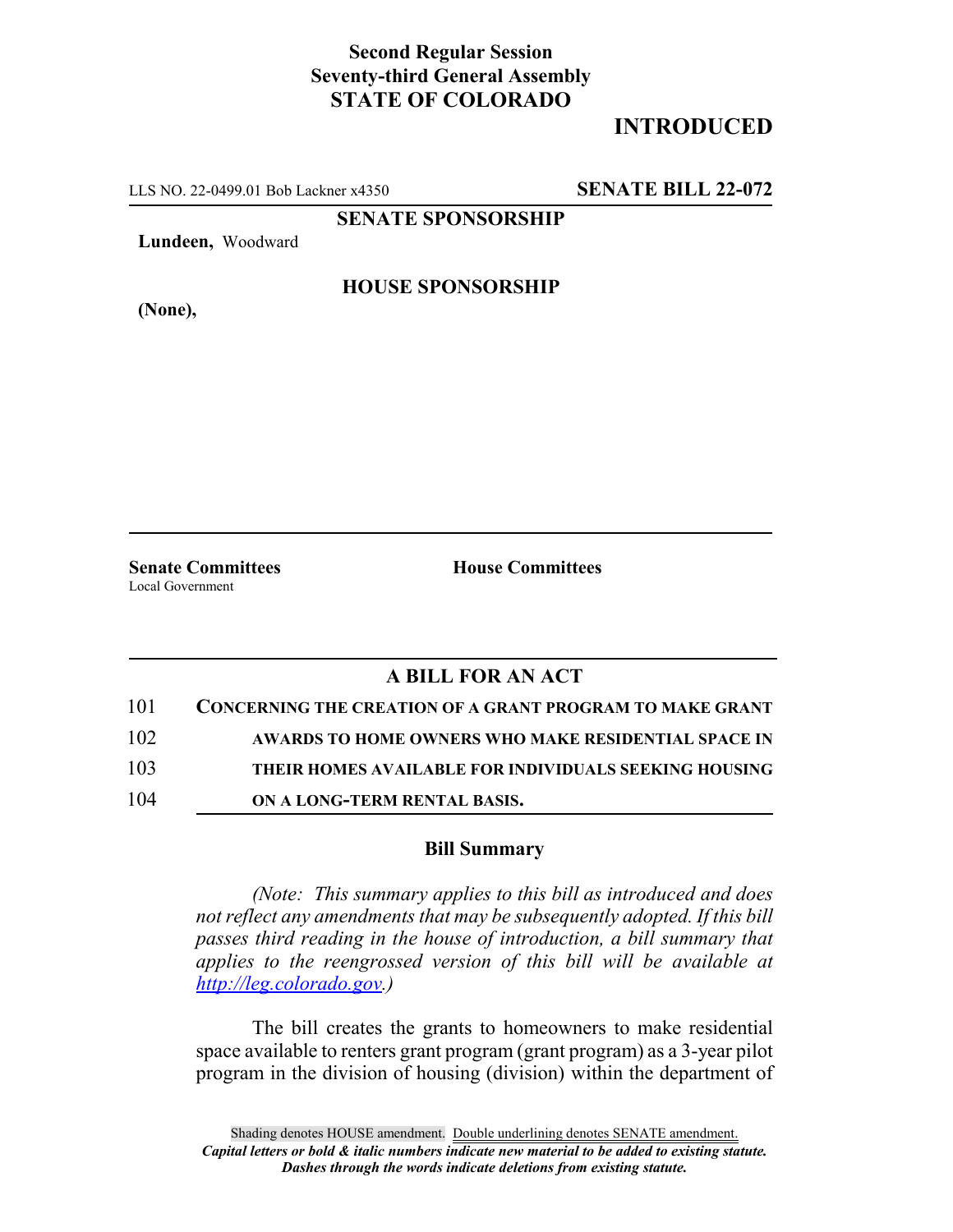local affairs (DOLA). The grant program is established to provide state assistance in the form of a one-time grant award of \$500 to eligible recipients who make residential space available within their homes for the use of individuals seeking long-term rental housing. The grant program must operate for 3 consecutive state fiscal years, commencing with the 2023-24 state fiscal year through the 2025-26 state fiscal year.

The division administers the grant program. The division is required to create a process by which grant awards are made.

In order to be eligible to receive a grant award under the bill, an individual must:

- Be the owner of record of residential real property that the individual occupies as the individual's primary residence (owner-occupier);
- Be at least 55 years of age as of the date of an application submitted by the individual for a grant award;
- Make residential space available within the owner-occupier's home for use by an individual seeking housing on a rental basis for a period of not less than 180 consecutive days.

The bill creates the grants to homeowners to make residential space available to renters grant program fund (fund) in the state treasury. The fund funds grant awards under the grant program and the administrative costs of the division in administering the grant program.

The division is required to publish on an annual basis a report summarizing the use of the money that was awarded under the grant program in the preceding fiscal year. The bill specifies minimum contents of the report, and the report must be posted on DOLA's and the division's websites. The division is also required to prepare educational materials concerning the grant program and to display such materials on its page on DOLA's website.

Each county treasurer is required to include general information about the grant program in the notice the assessor sends concerning the property tax exemption for qualifying seniors. The division is required to provide information to the county treasurers about the grant program for inclusion in the notice.

4 **24-32-726. Grant program to offer incentives to home owners**

5 **to offer residential space in their homes to renters - report -**

<sup>1</sup> *Be it enacted by the General Assembly of the State of Colorado:*

<sup>2</sup> **SECTION 1.** In Colorado Revised Statutes, **add** 24-32-726 as

<sup>3</sup> follows: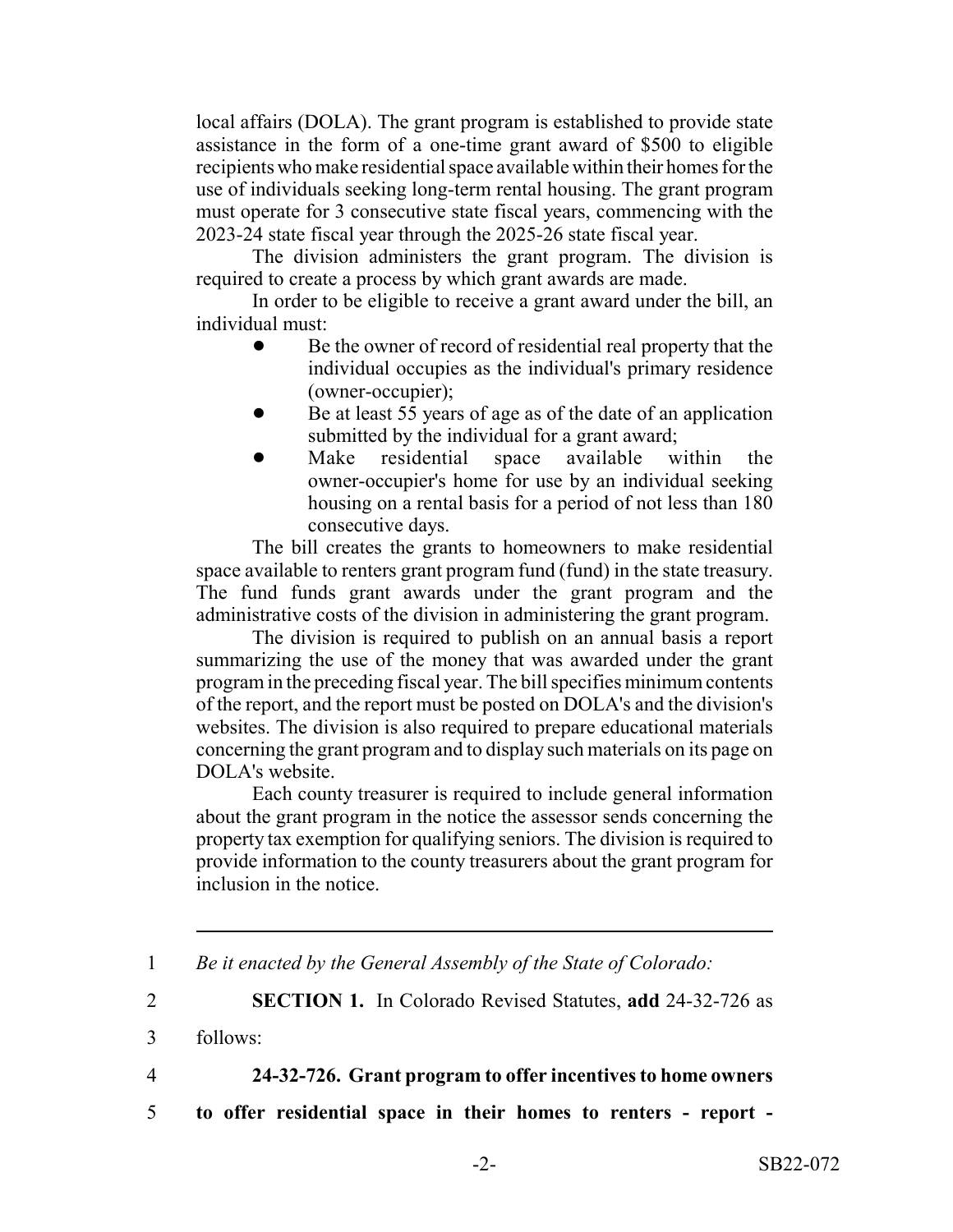**definitions.** (1) AS USED IN THIS SECTION:

 (a) "ELIGIBLE RECIPIENT" MEANS AN OWNER-OCCUPIER WHO IS ELIGIBLE TO RECEIVE A GRANT AWARD THROUGH THE GRANT PROGRAM. (b) "FUND" MEANS THE GRANTS TO HOMEOWNERS TO MAKE RESIDENTIAL SPACE AVAILABLE TO RENTERS GRANT PROGRAM FUND 6 CREATED IN SUBSECTION  $(7)(a)$  OF THIS SECTION.

 (c) "GRANT PROGRAM" MEANS THE GRANTS TO HOMEOWNERS TO MAKE RESIDENTIAL SPACE AVAILABLE TO RENTERS GRANT PROGRAM, ESTABLISHED AS A PILOT PROGRAM, IN SUBSECTION (2) OF THIS SECTION. (d) "OWNER-OCCUPIER" MEANS AN INDIVIDUAL WHO IS THE OWNER OF RECORD OF RESIDENTIAL REAL PROPERTY THAT THE INDIVIDUAL

OCCUPIES AS THE INDIVIDUAL'S PRIMARY RESIDENCE.

 (2) THE GRANTS TO HOMEOWNERS TO MAKE RESIDENTIAL SPACE AVAILABLE TO RENTERS GRANT PROGRAM IS HEREBY ESTABLISHED IN THE DIVISION. THE GRANT PROGRAM IS ESTABLISHED AS A PILOT PROGRAM TO PROVIDE STATE ASSISTANCE IN THE FORM OF A ONE-TIME GRANT AWARD TO ELIGIBLE RECIPIENTS WHO MAKE RESIDENTIAL SPACE AVAILABLE WITHIN THEIR HOMES FOR THE USE OF INDIVIDUALS SEEKING RENTAL HOUSING IN ACCORDANCE WITH THE REQUIREMENTS OF THIS SECTION.THE GRANT PROGRAM MUST OPERATE FOR THREE CONSECUTIVE STATE FISCAL YEARS, COMMENCING WITH THE 2023-24 STATE FISCAL YEAR AND 22 CONCLUDING WITH THE 2025-26 STATE FISCAL YEAR.

 (3) THE DIVISION SHALL ADMINISTER THE GRANT PROGRAM, AND IN CONNECTION WITH ITS ADMINISTRATION, THE DIVISION SHALL CREATE THE PROCESS BY WHICH GRANT AWARDS ARE MADE.

 (4) ON OR BEFORE MARCH 1, 2023, THE DIVISION SHALL ADOPT POLICIES, PROCEDURES, AND GUIDELINES FOR THE GRANT PROGRAM THAT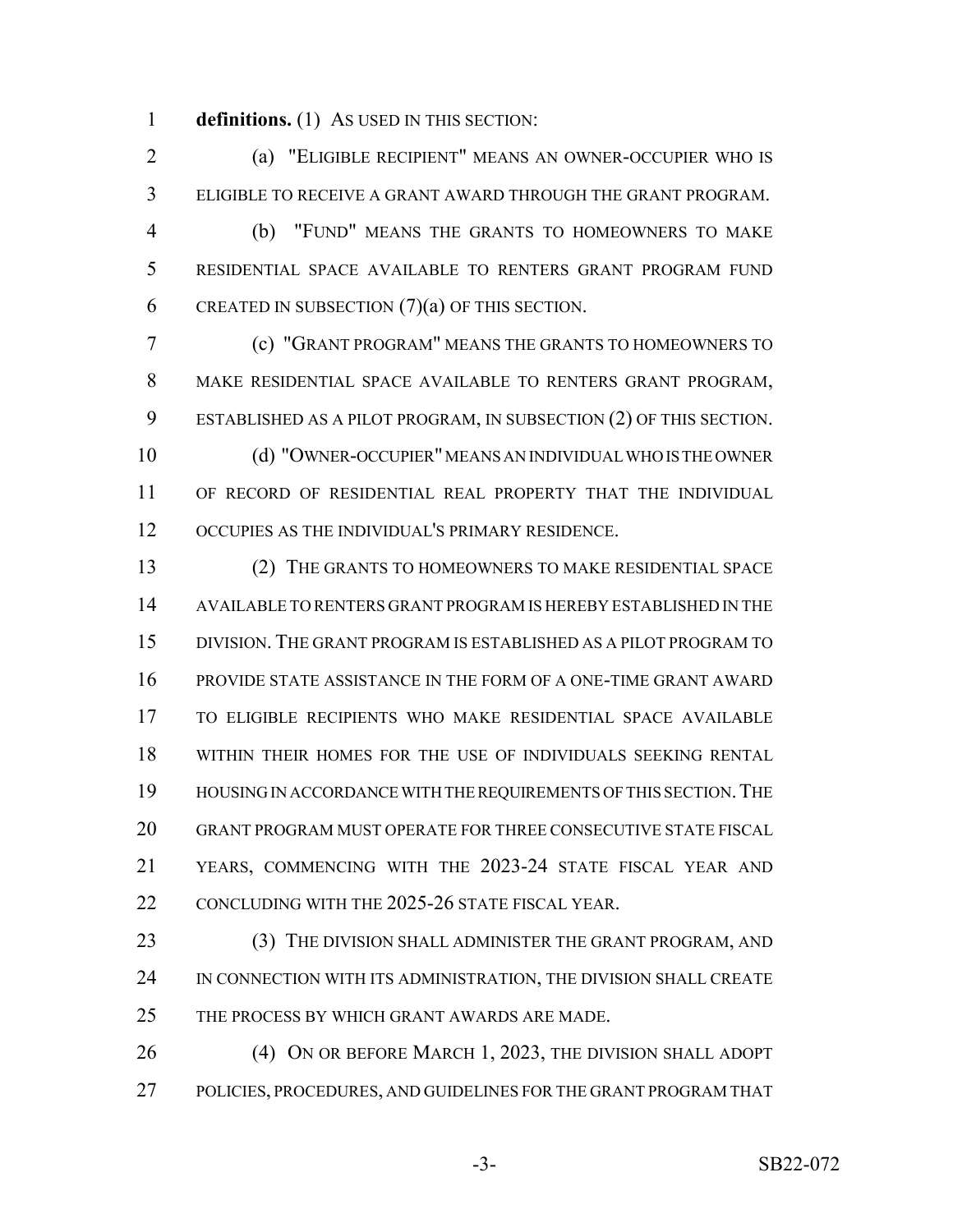INCLUDE, WITHOUT LIMITATION:

 (a) PROCEDURES AND TIMELINES BY WHICH AN ELIGIBLE RECIPIENT MAY APPLY FOR A GRANT AWARD;

(b) CRITERIA FOR DETERMINING GRANT AWARD ELIGIBILITY; AND

(c) REPORTING REQUIREMENTS FOR GRANT AWARD RECIPIENTS.

 (5) (a) IN ORDER TO BE ELIGIBLE TO RECEIVE A GRANT AWARD UNDER THIS SECTION, AN INDIVIDUAL MUST:

(I) BE AN OWNER-OCCUPIER;

 (II) BE AT LEAST FIFTY-FIVE YEARS OF AGE AS OF THE DATE OF AN APPLICATION SUBMITTED BY THE INDIVIDUAL FOR A GRANT AWARD UNDER THIS SECTION;

 (III) MAKE RESIDENTIAL SPACE AVAILABLE WITHIN THE OWNER-OCCUPIER'S HOME FOR USE BY AN INDIVIDUAL SEEKING HOUSING ON A RENTAL BASIS FOR A PERIOD OF NOT LESS THAN ONE HUNDRED EIGHTY CONSECUTIVE DAYS; AND

16 (IV) NEVER PREVIOUSLY BEEN AWARDED A GRANT UNDER THE GRANT PROGRAM.

 (b) EACH GRANT AWARDED UNDER THIS SECTION MUST BE IN THE AMOUNT OF FIVE HUNDRED DOLLARS. AN INDIVIDUAL IS ELIGIBLE FOR ONLY ONE GRANT AWARD THAT MAY BE AWARDED UNDER THIS SECTION.

21 (c) THE TERMS OF ANY GRANT AWARDED UNDER THE GRANT 22 PROGRAM MUST BE MEMORIALIZED IN A WRITTEN AGREEMENT BETWEEN 23 THE DIVISION AND THE ELIGIBLE RECIPIENT.

**(6) THE AGGREGATE AMOUNT THE STATE SHALL EXPEND ON THE**  GRANT PROGRAM FOR THE ENTIRETY OF ITS EXISTENCE SHALL NOT EXCEED TWO MILLION DOLLARS.

(7) (a) THE GRANTS TO HOMEOWNERS TO MAKE RESIDENTIAL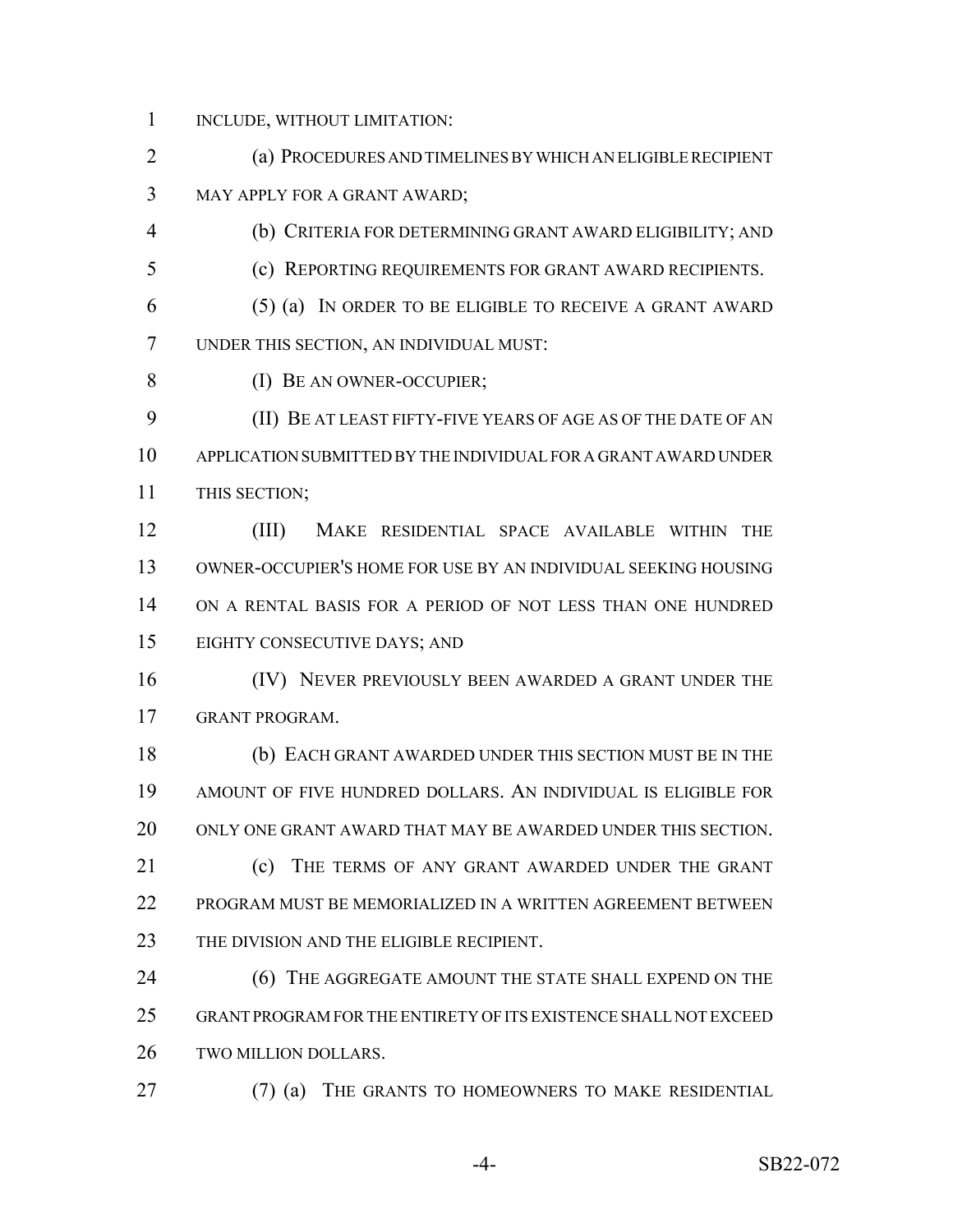SPACE AVAILABLE TO RENTERS GRANT PROGRAM FUND IS HEREBY CREATED IN THE STATE TREASURY. THE FUND CONSISTS OF MONEY APPROPRIATED OR TRANSFERRED TO THE FUND BY THE GENERAL ASSEMBLY AND ANY GIFTS, GRANTS, OR DONATIONS FROM ANY PUBLIC OR PRIVATE SOURCES, INCLUDING GOVERNMENTAL ENTITIES, THAT THE DIVISION IS HEREBY AUTHORIZED TO SEEK AND ACCEPT.

 (b) THE FUND MUST ONLY BE USED FOR THE PURPOSE OF FUNDING GRANT AWARDS UNDER THE GRANT PROGRAM AND THE ADMINISTRATIVE COSTS OF THE DIVISION, NOT TO EXCEED FIVE PERCENT OF THE BALANCE 10 IN THE FUND AT ANY ONE TIME, IN ADMINISTERING THE GRANT PROGRAM. (c) EXCEPT AS OTHERWISE REQUIRED BY THIS SUBSECTION (7), ALL MONEY NOT EXPENDED OR ENCUMBERED, AND ALL INTEREST EARNED ON THE INVESTMENT OR DEPOSIT OF MONEY IN THE FUND, REMAINS IN THE FUND AND DOES NOT REVERT TO THE GENERAL FUND OR ANY OTHER FUND AT THE END OF ANY FISCAL YEAR. THE MONEY IN THE FUND IS CONTINUOUSLY APPROPRIATED TO THE DIVISION FOR THE PURPOSES OF THIS SECTION.

 (8) (a) ON OR BEFORE NOVEMBER 1, 2024, AND ON OR BEFORE NOVEMBER 1 OF EACH YEAR THEREAFTER, THE DIVISION SHALL PUBLISH A REPORT SUMMARIZING THE USE OF THE MONEY THAT WAS AWARDED UNDER THE GRANT PROGRAM IN THE PRECEDING FISCAL YEAR. AT A MINIMUM, THE REPORT SHALL SPECIFY THE AGGREGATE NUMBER OF ELIGIBLE RECIPIENTS THAT HAVE APPLIED FOR AND BEEN AWARDED 24 GRANTS UNDER SUBSECTION (3) OF THIS SECTION, THE AMOUNT OF TOTAL FUNDING DISTRIBUTED TO ALL GRANT RECIPIENTS, AND ANY OTHER INFORMATION DEEMED BENEFICIAL FOR INCLUSION IN THE REPORT IN THE DISCRETION OF THE DIVISION. THE REPORT MUST BE POSTED ON THE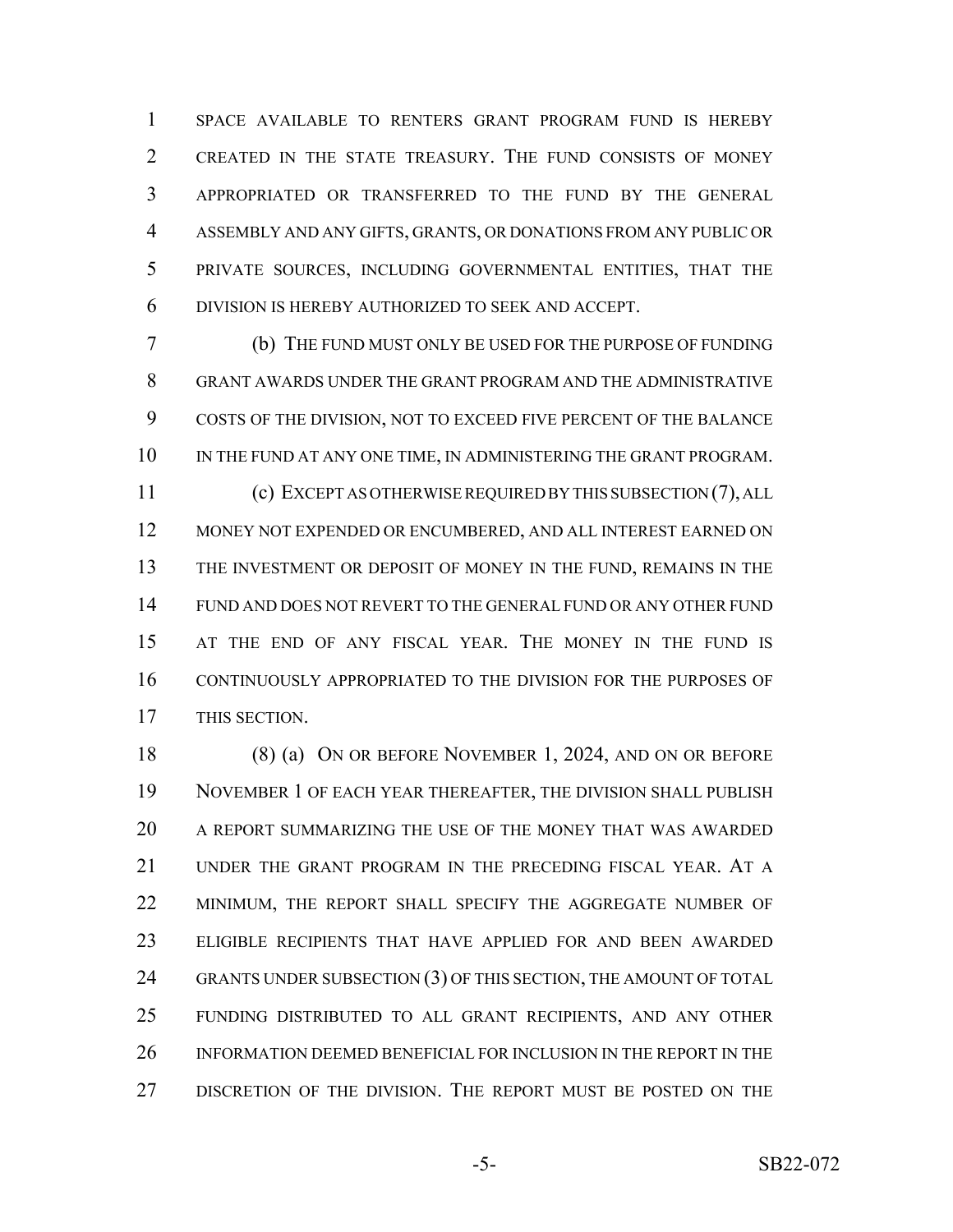WEBSITES OF THE DEPARTMENT OF LOCAL AFFAIRS AND THE DIVISION.

 (b) IN ITS PRESENTATION TO THE JOINT COMMITTEES OF REFERENCE PURSUANT TO SECTION 2-7-203, THE DEPARTMENT SHALL SUMMARIZE THE INFORMATION CONTAINED IN THE REPORT PUBLISHED BY THE DIVISION 5 PURSUANT TO SUBSECTION  $(8)(a)$  OF THIS SECTION.

 (9) (a) THE DIVISION SHALL PREPARE EDUCATIONAL MATERIALS CONCERNING THE GRANT PROGRAM AND SHALL DISPLAY SUCH MATERIALS ON ITS PAGE ON THE OFFICIAL WEBSITE OF THE DEPARTMENT OF LOCAL AFFAIRS.

 (b) EACH COUNTY TREASURER SHALL INCLUDE GENERAL INFORMATION ABOUT THE GRANT PROGRAM IN THE NOTICE THE ASSESSOR MAILS OR ELECTRONICALLY SENDS TO EACH PERSON WHOSE NAME APPEARS ON THE TAX LIST AND WARRANT AS AN OWNER OF RESIDENTIAL REAL PROPERTY THAT PROVIDES NOTICE OF THE PROPERTY TAX EXEMPTION ALLOWED BY SECTION 39-3-203 (1). THE INFORMATION REQUIRED BY THIS SUBSECTION (9)(b) MAY ALSO BE INCLUDED WITH ANY OTHER NOTICE SENT BY THE COUNTY TREASURER PURSUANT TO SECTION 39-3-204. THE DIVISION SHALL PROVIDE INFORMATION TO THE COUNTY TREASURERS ABOUT THE GRANT PROGRAM FOR INCLUSION IN THE NOTICE 20 REQUIRED BY THIS SUBSECTION (9)(b).

 **SECTION 2. Act subject to petition - effective date.** This act takes effect at 12:01 a.m. on the day following the expiration of the ninety-day period after final adjournment of the general assembly; except 24 that, if a referendum petition is filed pursuant to section  $1(3)$  of article V of the state constitution against this act or an item, section, or part of this act within such period, then the act, item, section, or part will not take effect unless approved by the people at the general election to be held in

-6- SB22-072